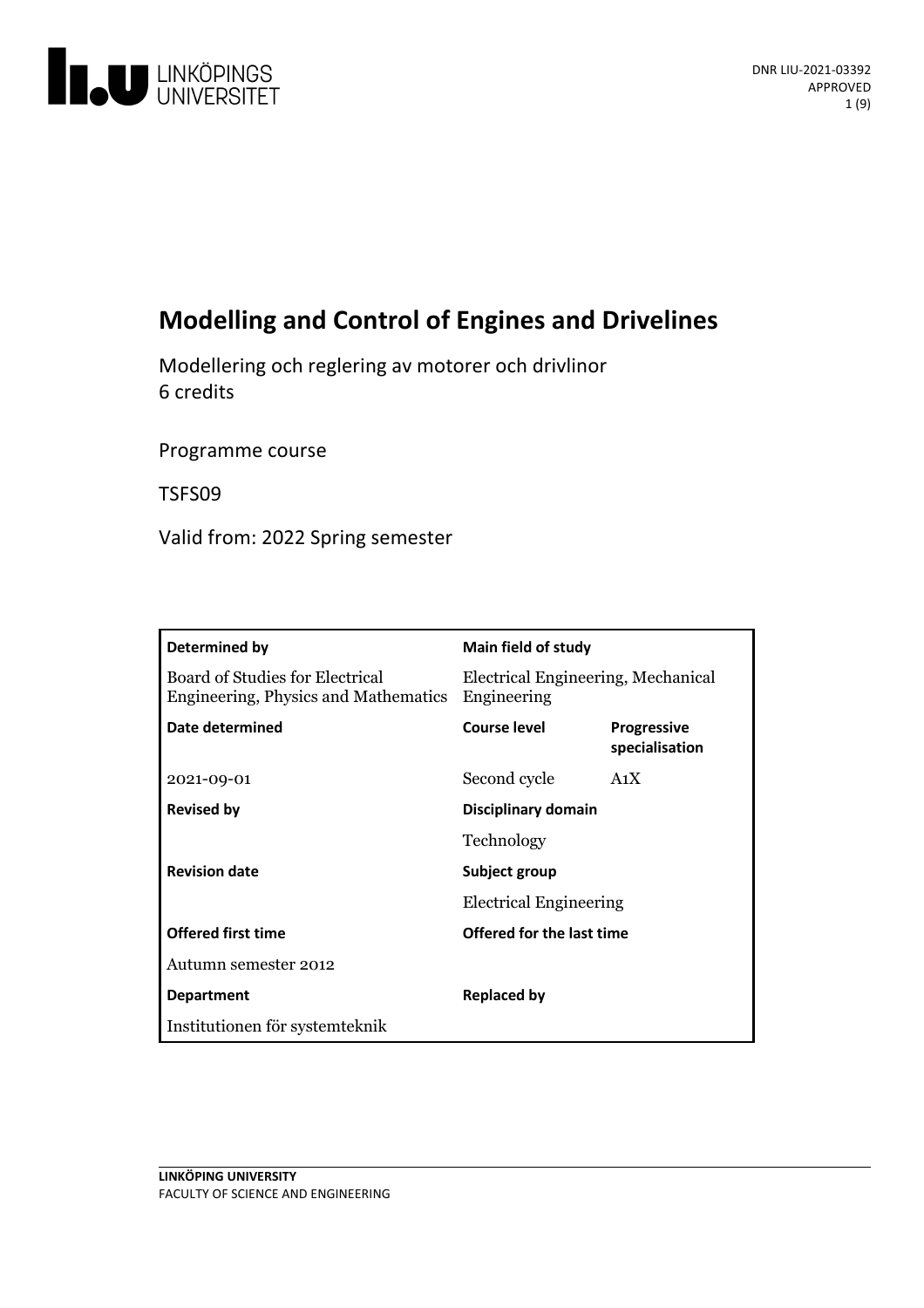# Course offered for

- Master of Science in Mechanical Engineering
- Master of Science in Applied Physics and Electrical Engineering
- Master of Science in Applied Physics and Electrical Engineering International
- Master of Science in Computer Science and Engineering
- Master of Science in Energy Environment Management

## **Prerequisites**

Engineering Mechanics, Automatic Control and Matlab

## Intended learning outcomes

To understand automotive control systems used for vehicle propulsion, and have the basics for developing future vehicular systems. The student should after the course:

- have knowledge about the systems and components that are important for
- the propulsion of a road vehicle.<br>• have knowledge about the operating principles of engines and powertrains.<br>• be able to explain and analyze the limiting factors for engine performance
- 
- and control performance.<br>
be able to describe and implement the most important control loops for air, fuel injection and ignition in todays engine control systems for both
- gasoline and diesel engines.<br>• be able to define and explain the emissions from combustion engines and the factors they depend upon.<br>• be able to design and build control oriented models for an engine and its
- 
- components as well as a driveline and its components.<br>• have experience of planning, executing and evaluating engine laboratory experiments.<br>• have experience of evaluating and assessing model quality based on both
- 
- system properties and measurement data.<br>• have experience of planning and synthesizing control algorithms for automotive engines and powertrains.
- be able to define and describe concepts and basic functionality in an engines diagnosis and supervision system.

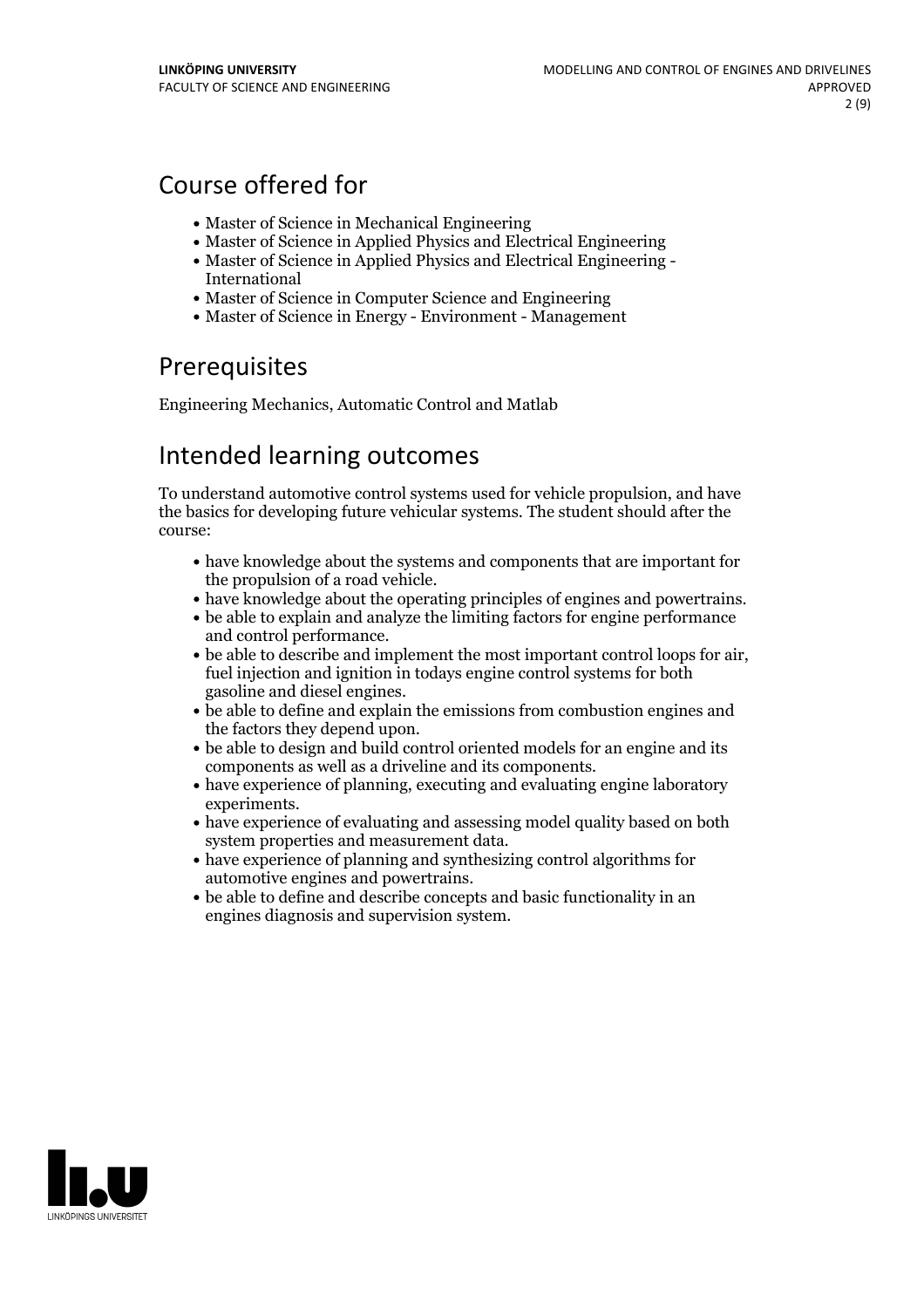## Course content

- 
- 
- Introduction on engines and thermodynamics. Modeling of engines with <sup>a</sup> controls perspective. Engine control including air control, lambda control, ignition control, knock
- Longitudial vehicle dynamics with air drag and rolling resistance.<br>- Driveline control including active damping and gear shift control.<br>- Diagnosis and supervision.
- 
- 

# Teaching and working methods

The course is organized in lectures, problem solving and project tasks. The course runs over the entire autumn semester.

## Examination

|                                                                              | TEN1 Optional written examination for higher grades |                | o credits $U, 3, 4, 5$ |  |  |
|------------------------------------------------------------------------------|-----------------------------------------------------|----------------|------------------------|--|--|
|                                                                              | UPG1 Project assignment                             | 3 credits U, G |                        |  |  |
|                                                                              | UPG2 Project assignment                             | 2 credits U, G |                        |  |  |
|                                                                              | UPG3 Project assignment                             | 1 credits U, G |                        |  |  |
| Pass on the project assignments UPG1-UPG3 gives pass (and grade C). A higher |                                                     |                |                        |  |  |
| grade (B and A) requires pass on a written exam.                             |                                                     |                |                        |  |  |
| See also course information for further details on examination.              |                                                     |                |                        |  |  |

## Grades

Four-grade scale, LiU, U, 3, 4, 5

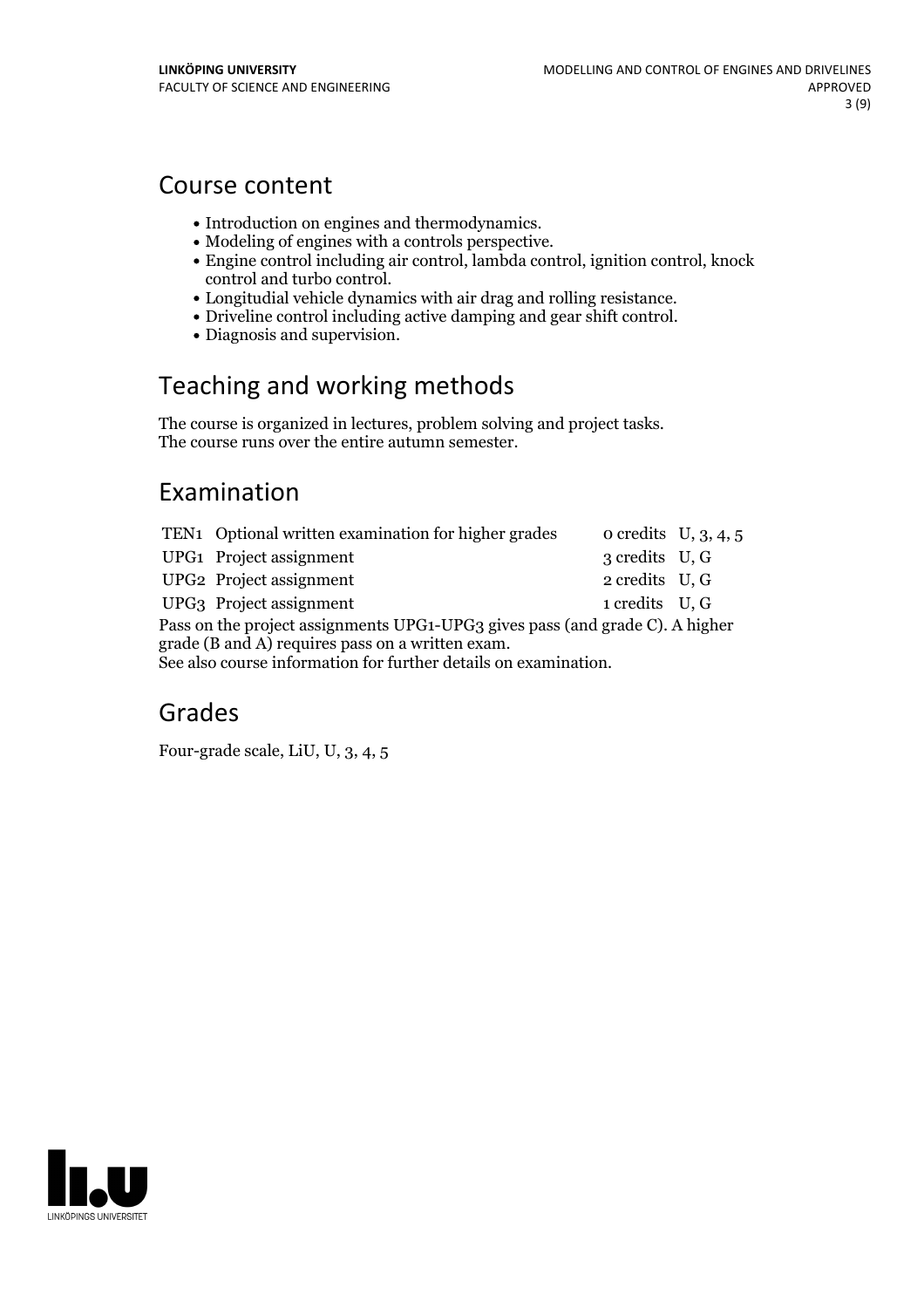# Other information

Supplementary courses: Vehicle Propulsion Systems

### **About teaching and examination language**

The teaching language is presented in the Overview tab for each course. The examination language relates to the teaching language as follows:

- If teaching language is "Swedish", the course as a whole could be given in Swedish, or partly in English. Examination language is Swedish, but parts
- of the examination can be in English. If teaching language is "English", the course as <sup>a</sup> whole is taught in English. Examination language is English. If teaching language is "Swedish/English", the course as <sup>a</sup> whole will be
- taught in English if students without prior knowledge of the Swedish language participate. Examination language is Swedish or English depending on teaching language.

#### **Other**

The course is conducted in a manner where both men's and women's experience and knowledge are made visible and developed.

The planning and implementation of a course should correspond to the course syllabus. The course evaluation should therefore be conducted with the course syllabus as a starting point.

If special circumstances prevail, the vice-chancellor may in a special decision specify the preconditions for temporary deviations from this course syllabus, and delegate the right to take such decisions.

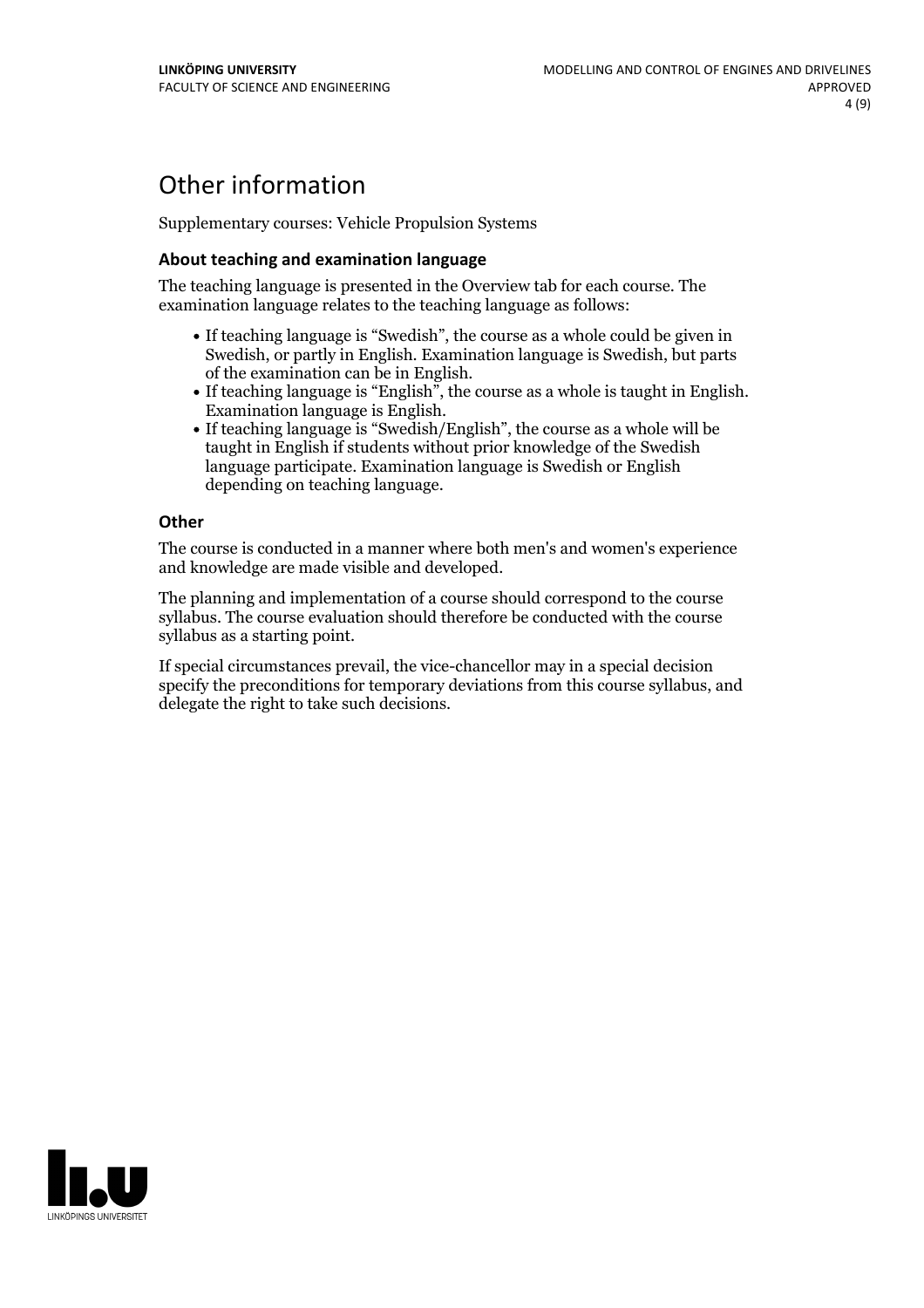# **Common rules**

## Course syllabus

A syllabus must be established for each course. The syllabus specifies the aim and contents of the course, and the prior knowledge that a student must have in order to be able to benefit from the course.

## Timetabling

Courses are timetabled after a decision has been made for this course concerning its assignment to a timetable module.

## Interruption in and deregistration from a course

The LiU decision, Guidelines concerning confirmation of participation in education (Dnr LiU-2020-02256), states that interruptions in study are to be recorded in Ladok. Thus, all students who do not participate in a course for which they have registered must record the interruption, such that the registration on the course can be removed. Deregistration from or interrupting a course is carried out using <sup>a</sup> web-based form: https://www.lith.liu.se/for- [studenter/kurskomplettering?l=en.](https://www.lith.liu.se/for-studenter/kurskomplettering?l=en)

## Cancelled coursesand changes to the course syllabus

Courses with few participants (fewer than 10) may be cancelled or organised in a manner that differs from that stated in the course syllabus. The Dean is to deliberate and decide whether a course is to be cancelled or changed from the course syllabus.

## Guidelines relating to examinations and examiners

For details, see Guidelines for education and examination for first-cycle and second-cycle education at Linköping University, Dnr LiU-2020-04501 [\(http://styrdokument.liu.se/Regelsamling/VisaBeslut/917592\)](http://styrdokument.liu.se/Regelsamling/VisaBeslut/917592).

An examiner must be employed as a teacher at LiU according to the LiU Regulations for Appointments, Dnr LiU-2021-01204 [\(https://styrdokument.liu.se/Regelsamling/VisaBeslut/622784](https://styrdokument.liu.se/Regelsamling/VisaBeslut/622784)). For courses in second-cycle, the following teachers can be appointed as examiner: Professor (including Adjunct and Visiting Professor), Associate Professor (including Adjunct), Senior Lecturer (including Adjunct and Visiting Senior Lecturer), Research Fellow, or Postdoc. For courses in first-cycle, Assistant Lecturer (including Adjunct and Visiting Assistant Lecturer) can also be appointed as examiner in addition to those listed for second-cycle courses. In exceptional cases, a Part-time Lecturer can also be appointed as an examiner at both first- and second cycle, see Delegation of authority for the Board of Faculty of Science and Engineering.

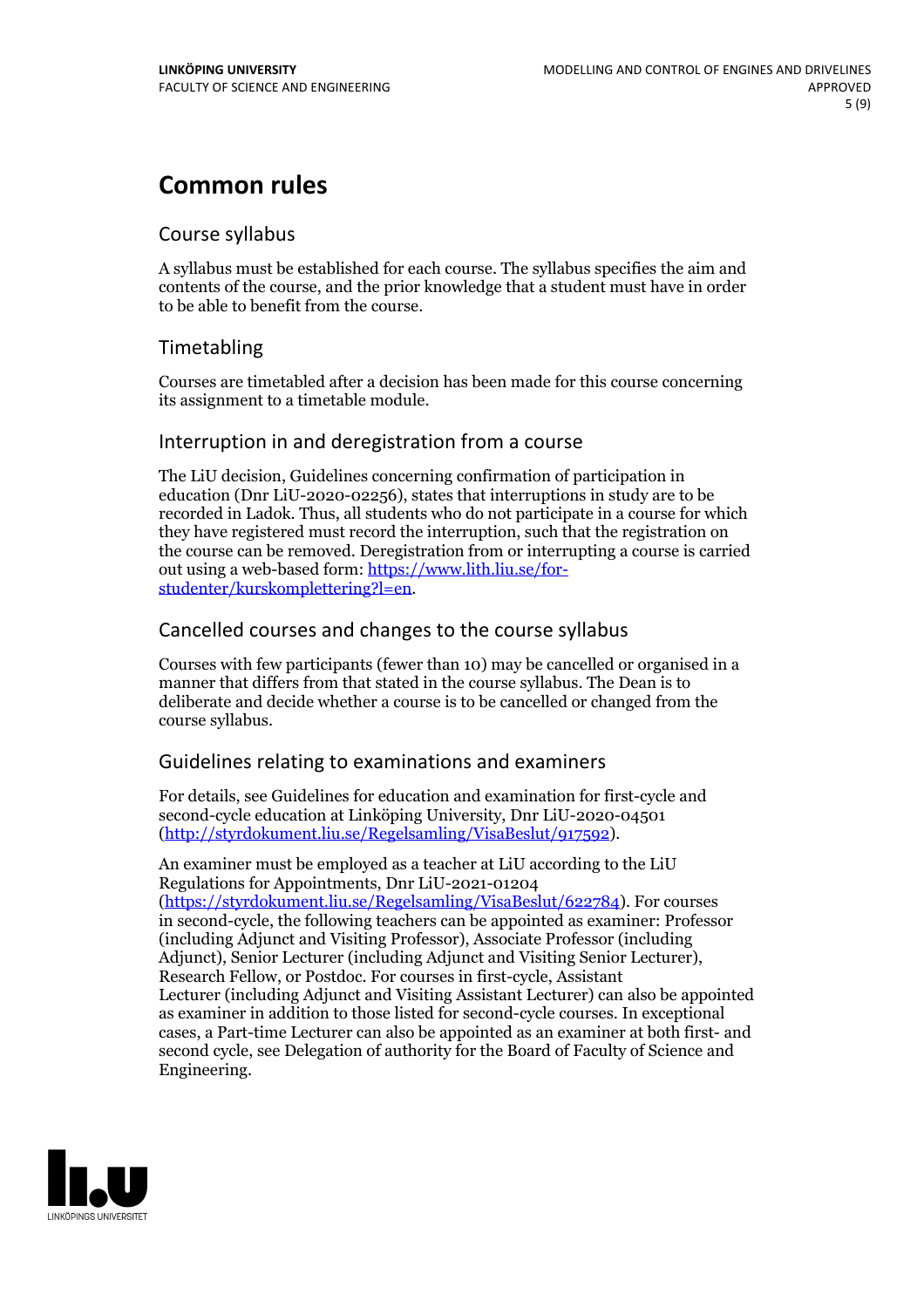## Forms of examination

### **Principles for examination**

Written and oral examinations and digital and computer-based examinations are held at least three times a year: once immediately after the end of the course, once in August, and once (usually) in one of the re-examination periods. Examinations held at other times are to follow a decision of the faculty programme board.

Principles for examination scheduling for courses that follow the study periods:

- courses given in VT1 are examined for the first time in March, with re-examination in June and August
- courses given in VT2 are examined for the first time in May, with re-examination in August and October
- courses given in HT1 are examined for the first time in October, with re-examination in January and August
- courses given in HT2 are examined for the first time in January, with re-examination in March and in August.

The examination schedule is based on the structure of timetable modules, but there may be deviations from this, mainly in the case of courses that are studied and examined for several programmes and in lower grades (i.e. 1 and 2).

Examinations for courses that the faculty programme board has decided are to be held in alternate years are held three times during the school year in which the course is given according to the principles stated above.

Examinations for courses that are cancelled orrescheduled such that they are not given in one or several years are held three times during the year that immediately follows the course, with examination scheduling that corresponds to the scheduling that was in force before the course was cancelled or rescheduled.

When a course, or a written examination (TEN, DIT, DAT), is given for the last time, the regular examination and two re-examinations will be offered. Thereafter, examinations are phased out by offering three examinations during the following academic year at the same times as the examinations in any substitute course. If there is no substitute course, three examinations will be offered during re- examination periods during the following academic year. Other examination times are decided by the faculty programme board. In all cases above, the examination is also offered one more time during the academic year after the following, unless the faculty programme board decides otherwise. In total, 6 re-examinations are offered, of which 2 are regular re-examinations. In the examination registration system, the examinations given for the penultimate time and the last time are denoted.

If a course is given during several periods of the year (for programmes, or on different occasions for different programmes) the faculty programme board or boards determine together the scheduling and frequency of re-examination occasions.

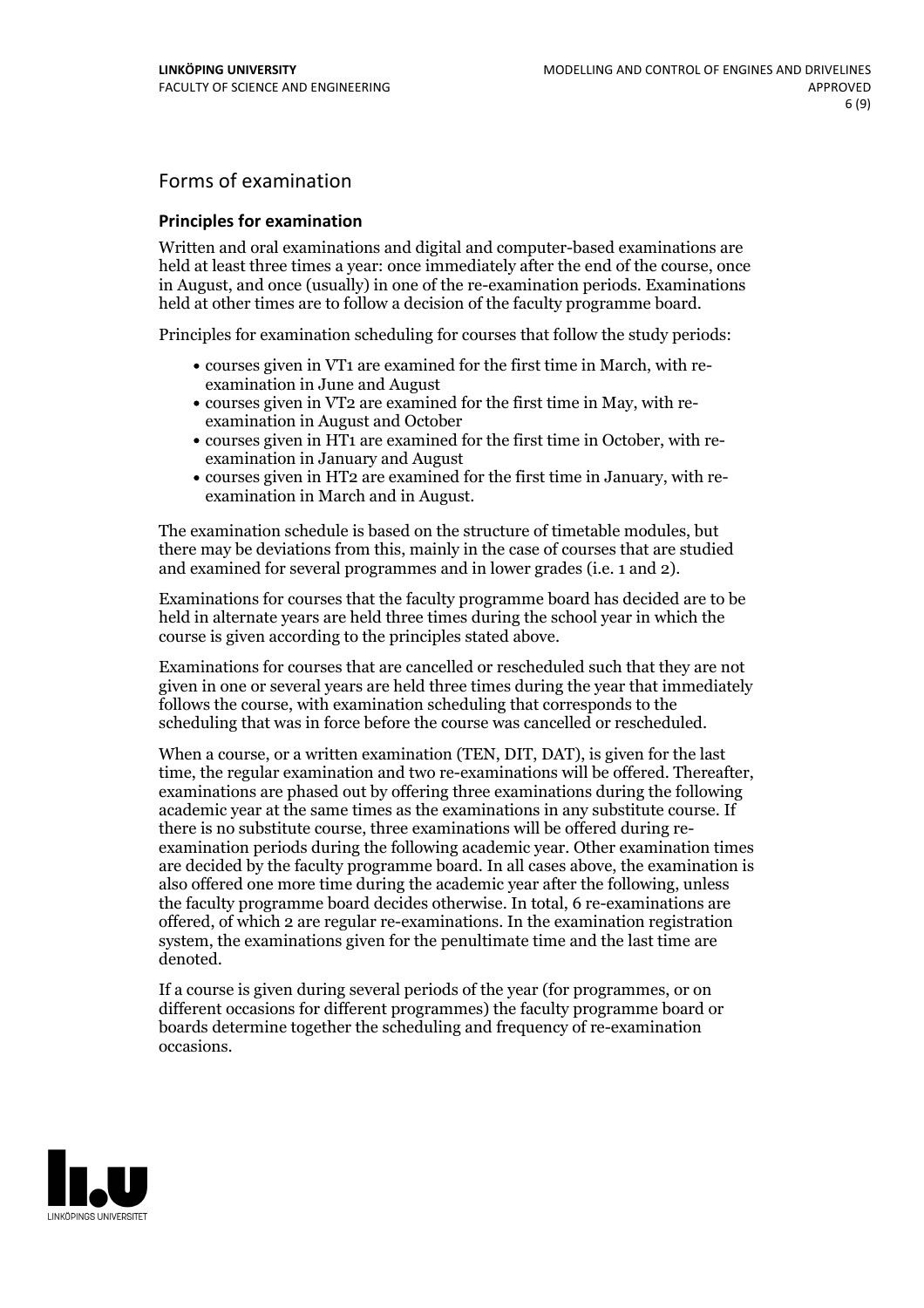### **Retakes of other forms of examination**

Regulations concerning retakes of other forms of examination than written examinations and digital and computer-based examinations are given in the LiU guidelines for examinations and examiners, [http://styrdokument.liu.se/Regelsamling/VisaBeslut/917592.](http://styrdokument.liu.se/Regelsamling/VisaBeslut/917592)

#### **Course closure**

For Decision on Routines for Administration of the Discontinuation of Educational Programs, Freestanding Courses and Courses in Programs, see DNR LiU-2021-04782. After a decision on closure and after the end of the discontinuation period, the students are referred to a replacement course (or similar) according to information in the course syllabus or programme syllabus. If a student has passed some part/parts of a closed program course but not all, and there is an at least partially replacing course, an assessment of crediting can be made. Any crediting of course components is made by the examiner.

#### **Registration for examination**

In order to take an written, digital or computer-based examination, registration in advance is mandatory, see decision in the university's rule book [https://styrdokument.liu.se/Regelsamling/VisaBeslut/622682.](https://styrdokument.liu.se/Regelsamling/VisaBeslut/622682) An unregistered student can thus not be offered a place. The registration is done at the Student Portal or in the LiU-app during the registration period. The registration period opens 30 days before the date of the examination and closes 10 days before the date of the examination. Candidates are informed of the location of the examination by email, four days in advance.

#### **Code of conduct for students during examinations**

Details are given in a decision in the university's rule book: <http://styrdokument.liu.se/Regelsamling/VisaBeslut/622682>.

#### **Retakes for higher grade**

Students at the Institute of Technology at LiU have the right to retake written examinations and digital and computer-based examinations in an attempt to achieve a higher grade. This is valid for all examination components with code "TEN", "DIT" and "DAT". The same right may not be exercised for other examination components, unless otherwise specified in the course syllabus.

A retake is not possible on courses that are included in an issued degree diploma.

#### **Grades**

The grades that are preferably to be used are Fail (U), Pass (3), Pass not without distinction  $(4)$  and Pass with distinction  $(5)$ .

- Grades U, 3, 4, 5 are to be awarded for courses that have written or digital examinations.<br>• Grades Fail (U) and Pass (G) may be awarded for courses with a large
- degree of practical components such as laboratory work, project work and

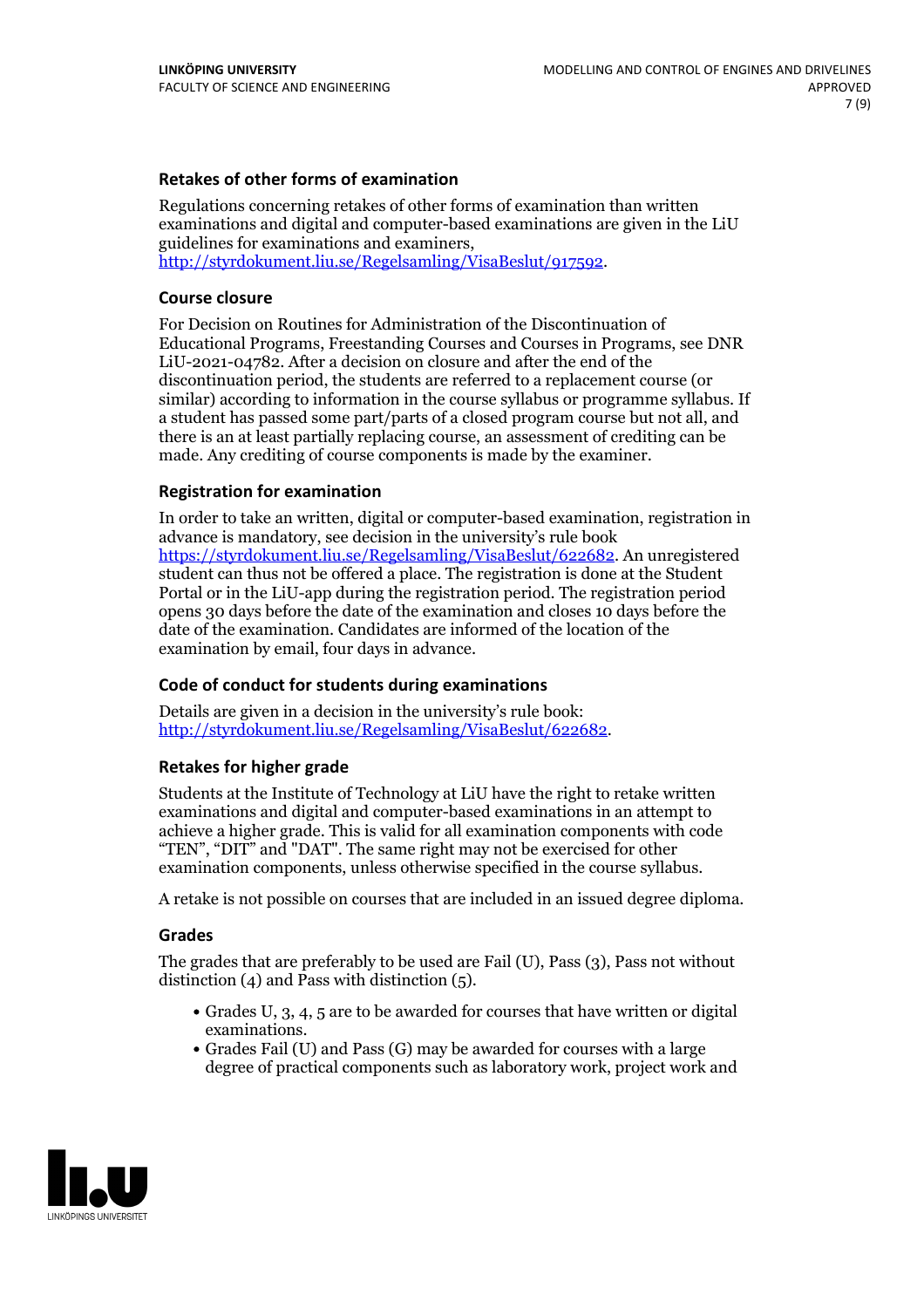group work.<br>• Grades Fail (U) and Pass (G) are to be used for degree projects and other independent work.

### **Examination components**

The following examination components and associated module codes are used at the Faculty of Science and Engineering:

- Grades U, 3, 4, 5 are to be awarded for written examinations (TEN) and
- digital examinations (DIT).<br>• Examination components for which the grades Fail (U) and Pass (G) may be awarded are laboratory work (LAB), project work (PRA), preparatory written examination (KTR), digital preparatory written examination (DIK), oral examination (MUN), computer-based examination (DAT), home
- assignment (HEM), and assignment (UPG).<br>• Students receive grades either Fail (U) or Pass (G) for other examination components in which the examination criteria are satisfied principally through active attendance such as tutorial group (BAS) or examination item
- (MOM).<br>• Grades Fail (U) and Pass (G) are to be used for the examination components Opposition (OPPO) and Attendance at thesis presentation (AUSK) (i.e. part of the degree project).

In general, the following applies:

- 
- Mandatory course components must be scored and given <sup>a</sup> module code. Examination components that are not scored, cannot be mandatory. Hence, it is voluntary to participate in these examinations, and the voluntariness must be clearly stated. Additionally, if there are any associated conditions to
- the examination component, these must be clearly stated as well.<br>• For courses with more than one examination component with grades U,3,4,5, it shall be clearly stated how the final grade is weighted.

For mandatory components, the following applies (in accordance with the LiU Guidelines for education and examination for first-cycle and second-cycle

[http://styrdokument.liu.se/Regelsamling/VisaBeslut/917592\)](http://styrdokument.liu.se/Regelsamling/VisaBeslut/917592):

If special circumstances prevail, and if it is possible with consideration of the nature of the compulsory component, the examiner may decide to replace the compulsory component with another equivalent component.

For possibilities to alternative forms of examinations, the following applies (in accordance with the LiU Guidelines for education and examination for first-cycle [http://styrdokument.liu.se/Regelsamling/VisaBeslut/917592\)](http://styrdokument.liu.se/Regelsamling/VisaBeslut/917592):

If the LiU coordinator for students with disabilities has granted a student the right to an adapted examination for a written examination in an examination hall, the student has the right to it.